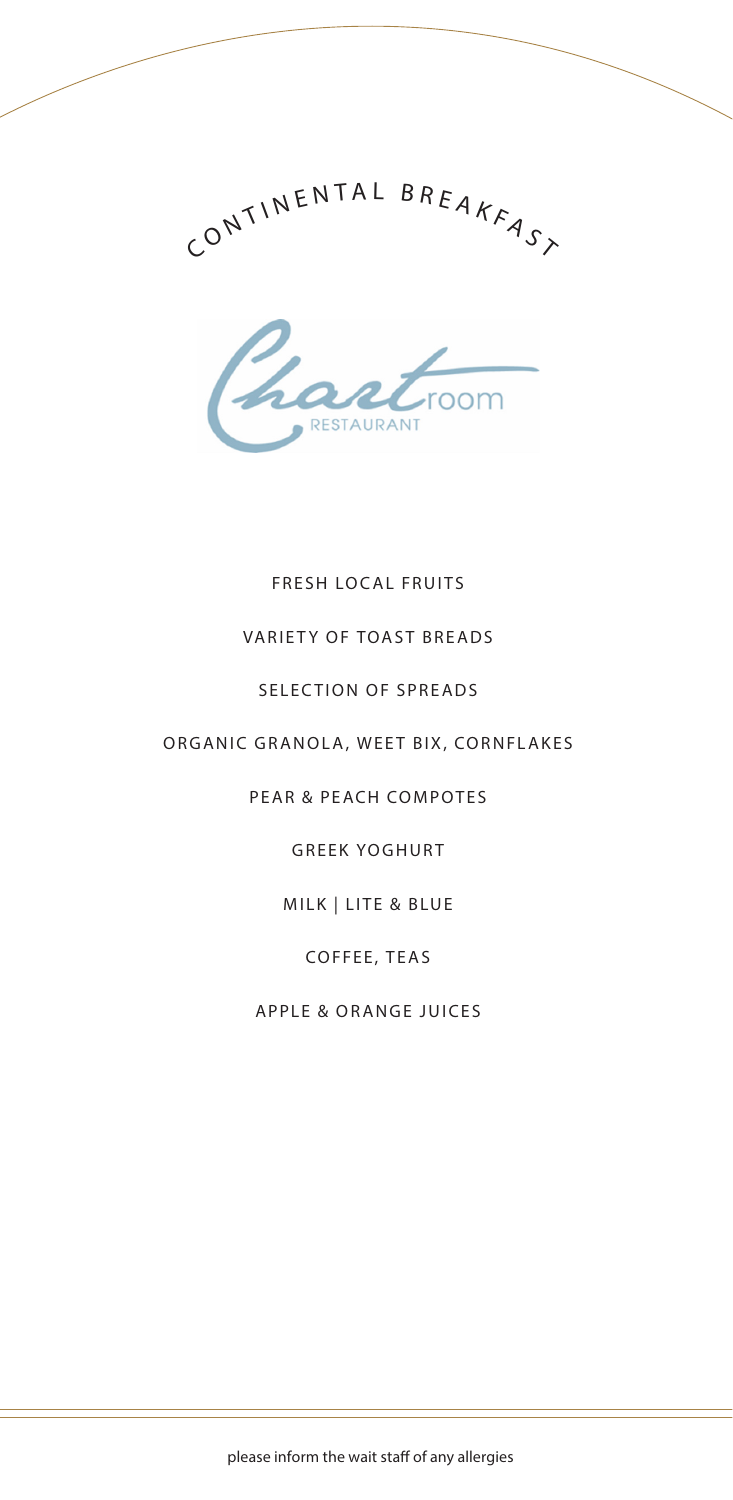# B R E A K F A S  $_{\it 7}$



### A LA CARTE

| \$8.0  |
|--------|
| \$12.0 |
| \$16.0 |
| \$14.0 |
| \$18.0 |
| \$18.0 |
| \$26.0 |
|        |